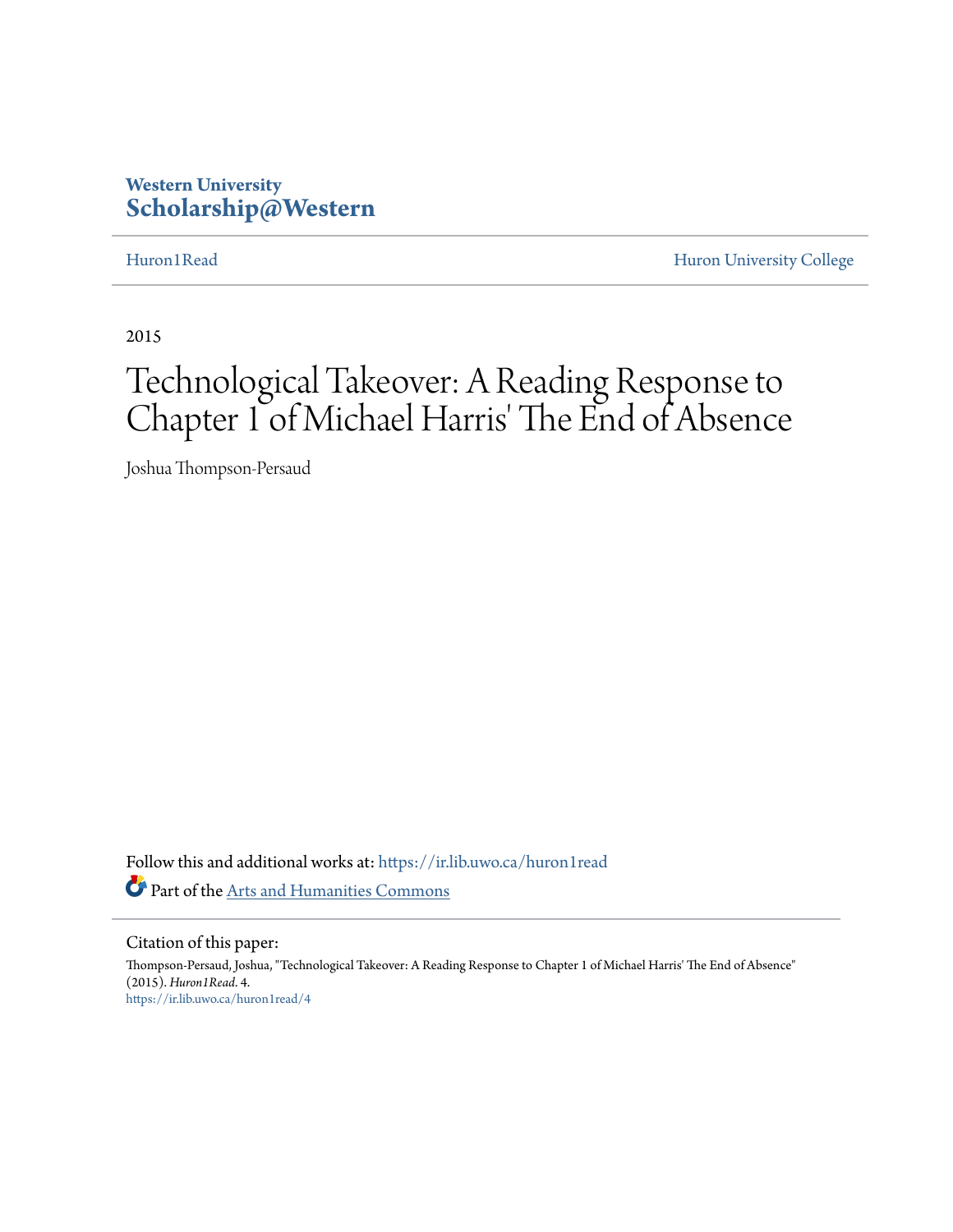

## *TECHNOLOGICAL TAKEOVER: A READING RESPONSE TO CHAPTER 1 OF MICHAEL HARRIS' THE END OF ABSENCE*

Joshua Thompson-Persaud Sociology 1020 - 550



OCTOBER 28, 2015 DR. DARLENE BALANDIN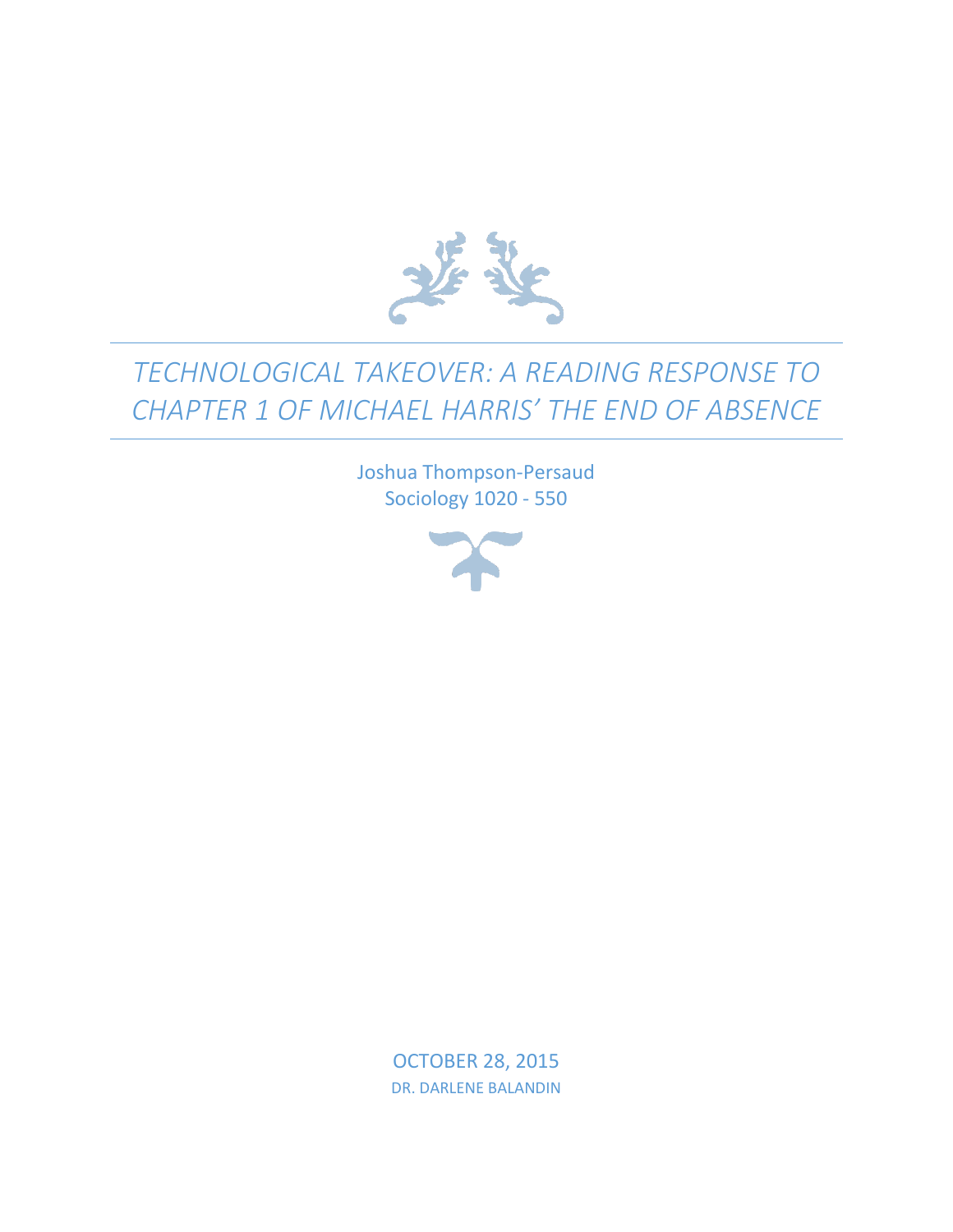Technological Takeover: A Reading Response to Ch. 1 of Michael Harris' *The End of Absence* Joshua Thompson-Persaud

I grew up among trees and leaves and books. There was little time for technology in my world of imagination. That was up until my late elementary school years when the Internet entered my life in full force, which is why I understand Michael Harris' reference to Before in chapter one of his book, *The End of Absence*. In reading his perspective, I realize that there are many instances where technology has taken the place of face-to-face physical interaction, but I question if it is to the extent that Harris has presented it. I also wonder what can be done to effect change on the growing trend of the concept of "continuous partial attention" (Harris, 10), having experienced this firsthand on a daily basis. By looking at these things, it is possible to see the effects that Harris' phrase: "the end of absence – the loss of lack" (Harris, 8) has on society at large.

The end of absence became most noticeably apparent to me in my first year of high school when, in my naïveté, I expected to be greeted by my peers with a sense of excitement and interest. What I got instead was a mouthful of clipped media references and an eyeful of hunched forms chatting away, not with each other, but across space and time, with their old elementary school pals. A question formed in my head: "Why would people ever talk to you when they could just as easily talk to their already established friends? Why take the risk?" Those around me were engaged by their cell phones, and since I did not have one yet, I was a whole world apart. Harris asserts that "the goal of human relations may extend beyond efficient transmissions" (Harris, 18), but the goal of human relation extends even further to artful transmissions. But artful transmissions were swept away by Facebook statuses that read "i need a new tattoo soon" or "sushi with the boyfriend #lovehim". Hourly updates on people's lives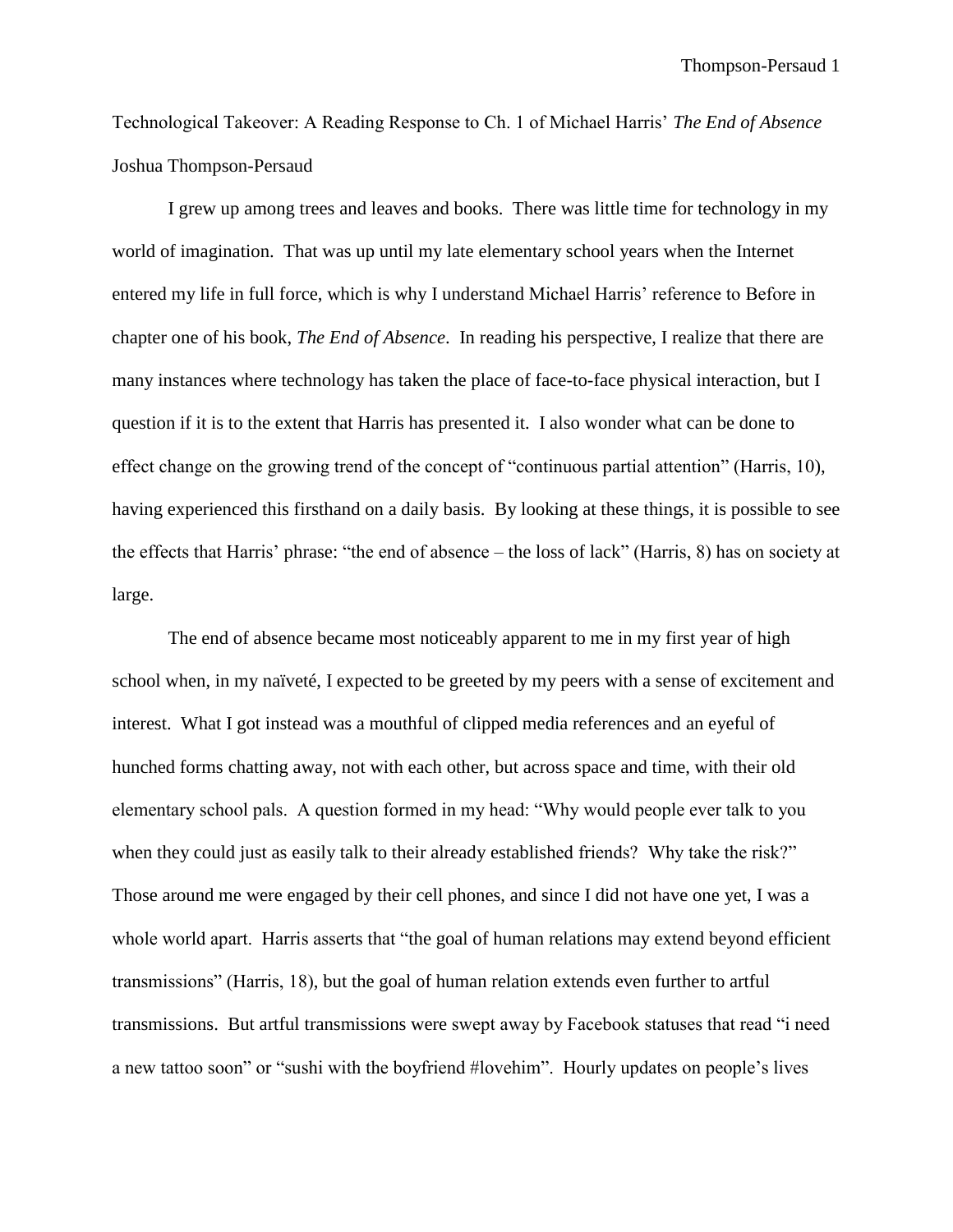hounded my experience of Facebook and I wondered what there would be left to talk about when I would meet these people in school the next day. I already knew about their jobs, their relationships with their mothers, and their intense dislike of complicated Starbucks orders. What more could there be? And when I did talk to these people, not more than a few words were exchanged before their heads became glued to their cell phone screens. Therefore, holding someone's attention for more than a minute became a necessary skill (Brym et al, 124-125).

These kids suffered from the condition described as continuous partial attention, where they are "partway through a dozen digital interactions, but none are complete" (Harris, 10). This state is not conducive to getting work done in high school; and, more importantly, it inhibits social interaction. From within this struggle for attention, high school kids have to learn how to juggle their virtual identities and their physical identities. The notion that my peers could be two different people online and offline hit me hard. I distinctly remember having 2 a.m. conversations over text message with one of the girls in my French course who would not even glance at me in class the next day. I was stunned and left wondering where I had gone wrong. But it was not the content of that 2 a.m. conversation, it was the keeping up of appearances that prevented her from talking to me. She had perfected the art of dramaturgy (Brym et al, 129); she acted 'cool and aloof' at school in order to stay consistent with the information on her Facebook profile. She hid her caring, thoughtful self behind the 160 'likes' on her profile picture and spent most of the class updating and maintaining her social connections on Facebook. She had no time for conversation because her attention was divided by the hundreds of notifications on her Facebook page, which, of course, she was obligated to check so she would not risk compromising her social status.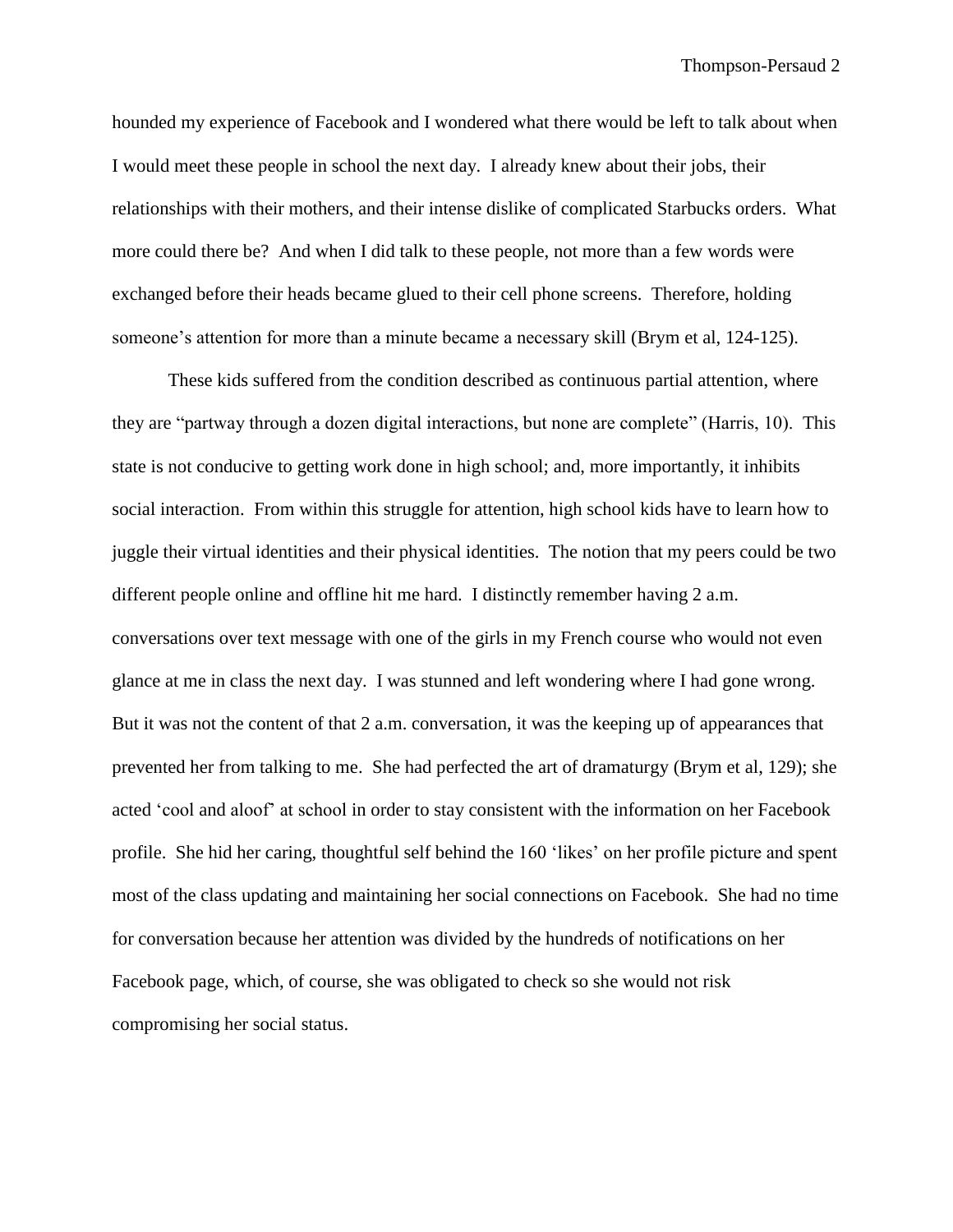In an attempt to escape from the world of buzzing phones and Facebook drama, I mostly stuck to my books in high school. But Harris argues that books are a dying medium of communication since we do not want absence back in our lives. He says, "It's hard to remember what we loved about absence; we never ask for our deprivation back" (Harris, 14), but I think that is untrue. Personally, I have sought out this absence in both books and nature which are the disconnected places of my world. And I am not alone in this. I know many people in my life who go camping on weekends in places where cell phones are useless as there is no reception. Unfortunately, this is becoming much less common as the whole world is being brought online at an alarmingly rapid rate, effectively ending absence.

But for all of his claims of the end of absence, Harris offers no solutions to this rising tide of technological prevalence. Harris presents the end of absence as a force that those who come from Before have to contend with and those who come from After do not even realize exists. Clearly, symptoms such as continuous partial attention as well as the active practice of dramaturgy suggest that there are negative aspects to the end of absence. Not to mention that in a world of interconnectedness, people who have few social connections are left feeling more alone than ever as social media "feeds their egos and their sense of self-worth" (Harris, 10). Without it, they are nothing. Given these negative effects, what can we do to reverse this process? The answer lies in awareness. Harris argues those from Before are "the only ones who will ever speak...both languages" (Harries, 16) because the prevalence of technology will "dissolve into the very atmosphere of our lives" (Harris, 16). But, as long as those from Before can accurately describe what life was like previously, then, just like good literature, the memory will be preserved and awareness can be spread from there. Armed with this knowledge, people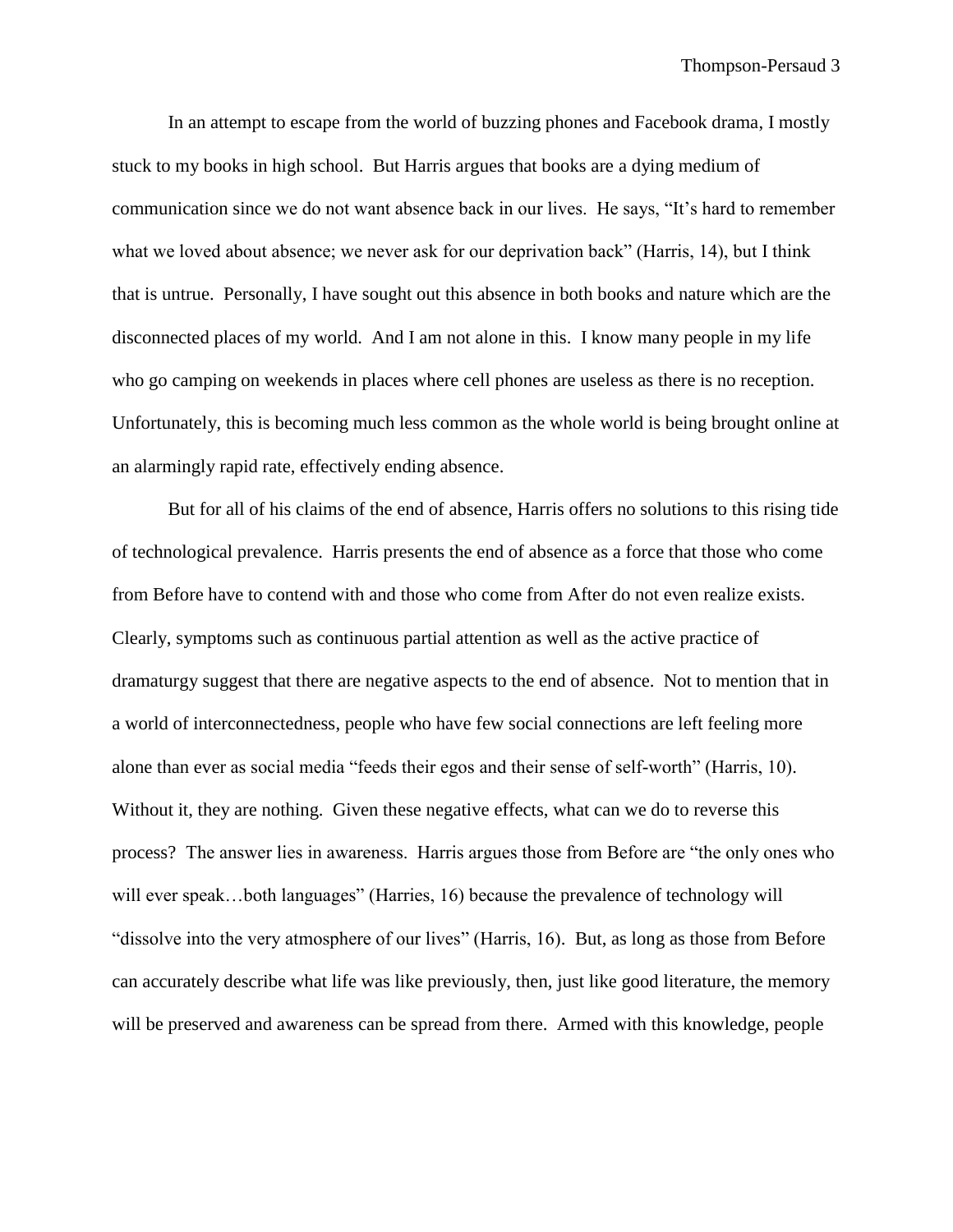can decide for themselves whether to accept or reject this technological prevalence in their lives, much like their choice of roles (Brym et al, 118).

However, the end of absence is not a totally negative force that is systematically dismantling social interaction; there are also advantages to being connected. I have met people from Sweden, France, Australia, and other places in my experiences with the Internet, and this has lent me more of a global perspective when it comes to culture. Moreover, in the online world, I have the ability to pick and choose my friends. This has led to some amazing friendships and solid support systems as I interact with people who have views, opinions, and experiences that are similar to my own. The rise of technology, specifically the Internet, has brought people together, people that may have been alienated from their own societies and cultures. In particular, the social media site Tumblr, a diverse blogging medium, has provided many people, including me, with a safe space through which to vent their frustrations and express themselves freely. Given these positives, I cannot completely adopt the wholeheartedly cautious and decidedly negative viewpoint that Harris presents in regards to the end of absence.

By looking at chapter one of Michael Harris' *The End of Absence*, we can see that humans have made many concessions in this time of sweeping technological prevalence. I think it is important for everyone in society, especially those who have unlimited access to the Internet, to be aware of what the end of absence has personally cost us. In doing so, we can safeguard our social skills and our attention spans as well as make sure that nothing and no one has been left behind in our rush to stay connected. Of course, not all of the effects of technology are negative, like the freedom and support facilitated by some social media. Nevertheless, we must be wary of what we have, perhaps unconsciously, sacrificed to be a part of this brave new world of interconnectivity.